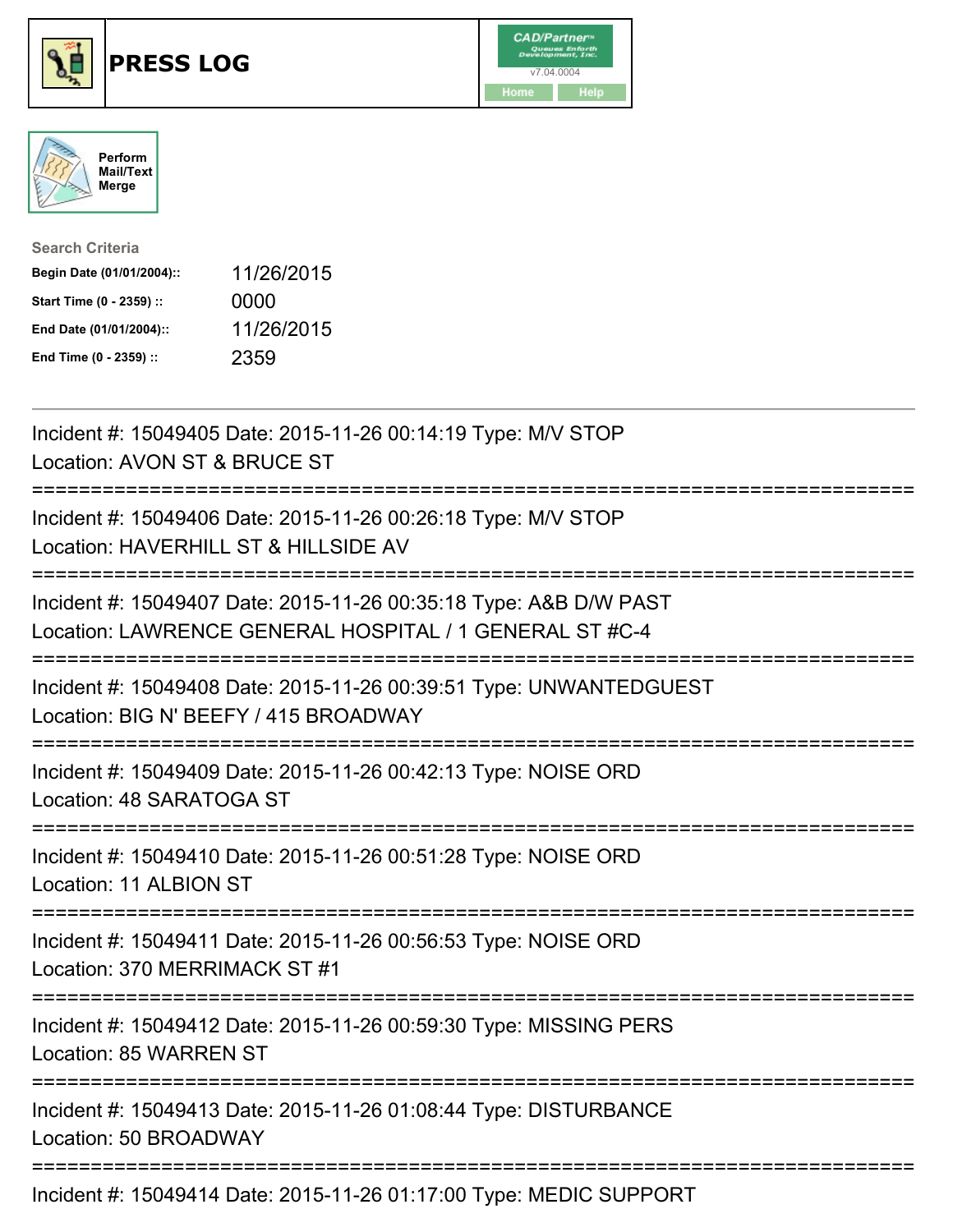Location: 90 UNION ST =========================================================================== Incident #: 15049415 Date: 2015-11-26 01:28:50 Type: MV/BLOCKING Location: 158 WATER ST #11 =========================================================================== Incident #: 15049416 Date: 2015-11-26 01:55:19 Type: ALARMS Location: HONEY DEW DONUTS / 342 BROADWAY =========================================================================== Incident #: 15049417 Date: 2015-11-26 01:56:36 Type: M/V STOP Location: FERRY ST & HIGH ST =========================================================================== Incident #: 15049418 Date: 2015-11-26 02:05:29 Type: NOISE ORD Location: 48 SARATOGA ST FL 1 =========================================================================== Incident #: 15049419 Date: 2015-11-26 02:09:59 Type: EXTRA SURVEIL Location: HAPPY TIME LAUNDRY MAT / 191 PARKER ST =========================================================================== Incident #: 15049420 Date: 2015-11-26 02:14:53 Type: M/V STOP Location: COMMON ST & NEWBURY ST =========================================================================== Incident #: 15049421 Date: 2015-11-26 02:15:44 Type: B&E/MV/PAST Location: 103 WHITE ST =========================================================================== Incident #: 15049422 Date: 2015-11-26 02:17:05 Type: M/V STOP Location: SHATTUCK ST =========================================================================== Incident #: 15049423 Date: 2015-11-26 02:18:03 Type: M/V STOP Location: SHATTUCK ST =========================================================================== Incident #: 15049424 Date: 2015-11-26 02:23:33 Type: MAL DAMAGE Location: 194 OSGOOD ST =========================================================================== Incident #: 15049425 Date: 2015-11-26 02:35:23 Type: M/V STOP Location: AVON ST & BRUCE ST =========================================================================== Incident #: 15049426 Date: 2015-11-26 02:38:26 Type: M/V STOP Location: BROADWAY & PARK ST =========================================================================== Incident #: 15049427 Date: 2015-11-26 02:40:11 Type: M/V STOP Location: AMES ST & SMITH ST ===========================================================================

Incident #: 15049428 Date: 2015-11-26 02:45:15 Type: NOISE ORD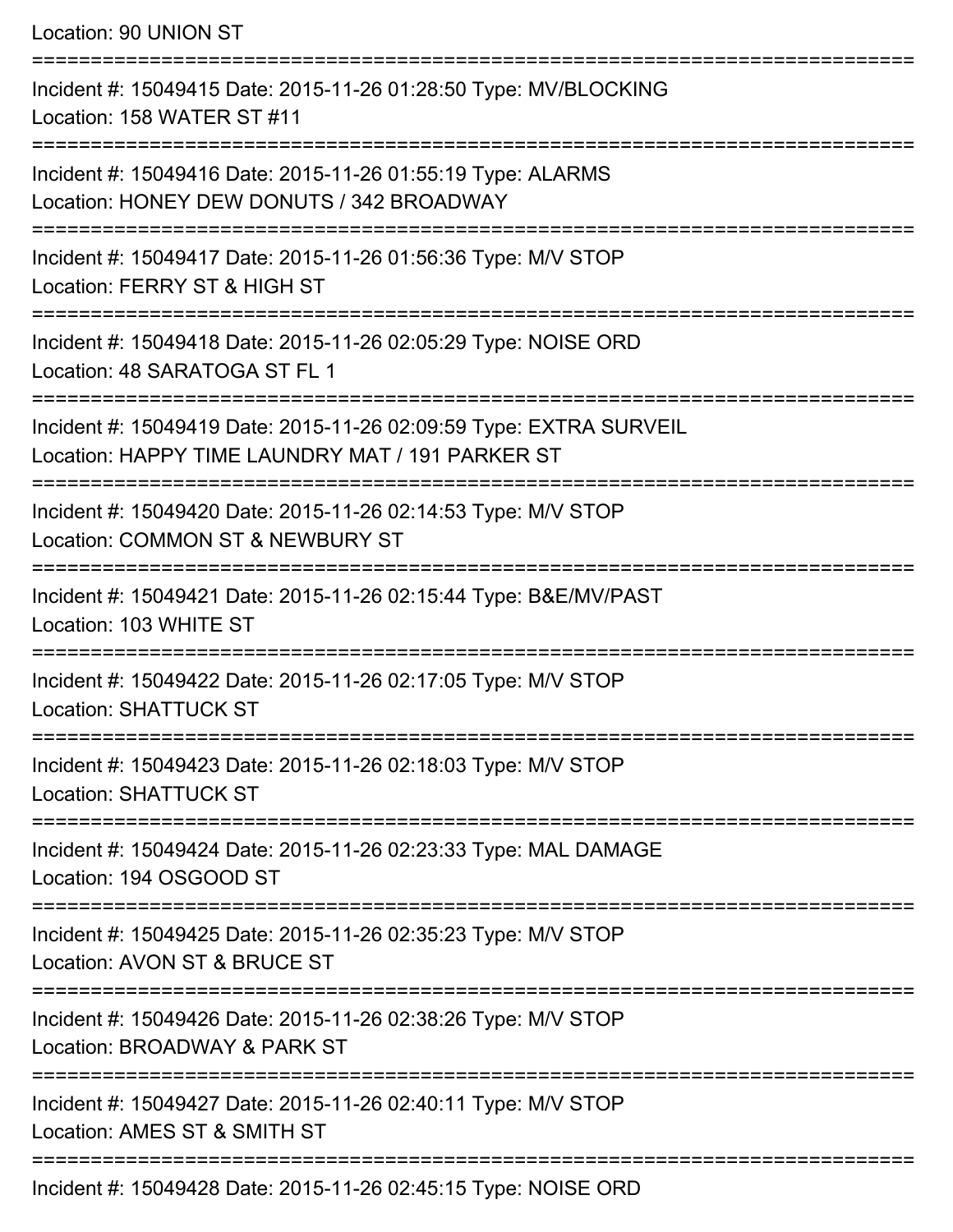| Incident #: 15049429 Date: 2015-11-26 02:47:40 Type: DISTURBANCE<br>Location: 352 LAWRENCE ST             |
|-----------------------------------------------------------------------------------------------------------|
| Incident #: 15049430 Date: 2015-11-26 02:56:27 Type: ASSSIT AMBULANC<br>Location: MCDONALDS / 50 BROADWAY |
| Incident #: 15049431 Date: 2015-11-26 03:08:04 Type: MEDIC SUPPORT<br>Location: 248 BROADWAY #13          |
| Incident #: 15049432 Date: 2015-11-26 03:20:14 Type: NOISE ORD<br>Location: 198 LAWRENCE ST               |
| Incident #: 15049433 Date: 2015-11-26 03:25:16 Type: NOISE ORD<br>Location: 46 CEDAR ST FL 2              |
| Incident #: 15049434 Date: 2015-11-26 03:26:49 Type: M/V STOP<br>Location: ANDOVER ST & BEACON ST         |
| Incident #: 15049435 Date: 2015-11-26 03:41:05 Type: ALARMS<br>Location: DOMINOS PIZZA / 58 S BROADWAY    |
| Incident #: 15049436 Date: 2015-11-26 04:14:44 Type: SHOTS FIRED<br>Location: 40 MANCHESTER ST            |
| Incident #: 15049437 Date: 2015-11-26 04:28:36 Type: SHOTS FIRED<br>Location: 64 IRENE ST                 |
| Incident #: 15049438 Date: 2015-11-26 04:41:03 Type: NOTIFICATION<br>Location: 4 BERNARD AV FL 1          |
| Incident #: 15049439 Date: 2015-11-26 04:43:51 Type: LOCKOUT<br>Location: 135 E HAVERHILL ST              |
| Incident #: 15049440 Date: 2015-11-26 04:50:07 Type: ALARMS<br>Location: M&K AUTO REPAIR / 134 WEST ST    |
| Incident #: 15049441 Date: 2015-11-26 04:54:12 Type: MEDIC SUPPORT<br>Location: 34 EXETER ST FL 1         |
| Incident #: 15049442 Date: 2015-11-26 05:36:07 Type: FIGHT                                                |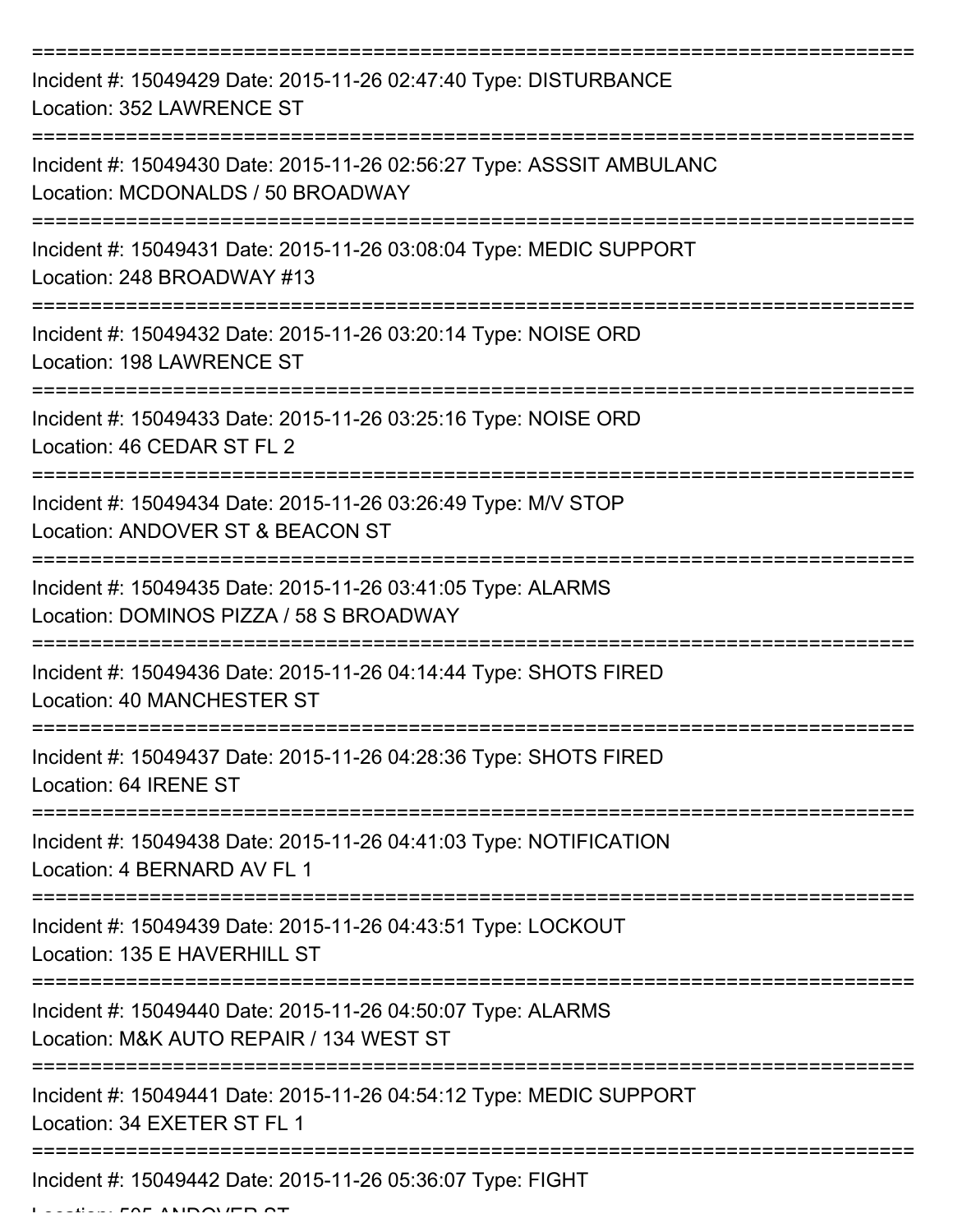| Incident #: 15049443 Date: 2015-11-26 06:28:07 Type: STOL/MV/PAS<br>Location: 16 BEACON ST                |
|-----------------------------------------------------------------------------------------------------------|
| Incident #: 15049444 Date: 2015-11-26 07:06:52 Type: GENERAL SERV<br>Location: 88 AMES ST FL 2            |
| Incident #: 15049445 Date: 2015-11-26 07:10:02 Type: PARK & WALK<br><b>Location: BROADWAY</b>             |
| Incident #: 15049446 Date: 2015-11-26 07:13:54 Type: DISTURBANCE<br>Location: 85 BASSWOOD ST FL 2         |
| Incident #: 15049447 Date: 2015-11-26 07:30:00 Type: A&B PAST<br>Location: 71 BERKELEY ST FL 1            |
| Incident #: 15049448 Date: 2015-11-26 07:36:43 Type: ALARMS<br>Location: TD BANKNORTH MA / 305 S BROADWAY |
| Incident #: 15049449 Date: 2015-11-26 07:49:52 Type: STOL/MV/PAS<br>Location: AMESBURY ST & COMMON ST     |
| Incident #: 15049450 Date: 2015-11-26 07:59:52 Type: M/V STOP<br><b>Location: VALLEY</b>                  |
| Incident #: 15049451 Date: 2015-11-26 08:09:29 Type: M/V STOP<br>Location: 267 BROADWAY                   |
| Incident #: 15049453 Date: 2015-11-26 08:20:05 Type: ASSIST FIRE<br>Location: 21 E HAVERHILL ST           |
| Incident #: 15049452 Date: 2015-11-26 08:22:26 Type: STOL/MV/PAS<br>Location: 2 CANTON ST                 |
| Incident #: 15049454 Date: 2015-11-26 09:18:40 Type: MAL DAMAGE<br>Location: 34 BERNARD AV #5 FL BLDG 8   |
| Incident #: 15049455 Date: 2015-11-26 09:19:40 Type: DISTURBANCE<br>Location: 146 E HAVERHILL ST FL 1     |
| Incident #: 15049456 Date: 2015-11-26 09:22:33 Type: LARCENY/MV/PAST                                      |

Location: 16 DIDGE DD EL 2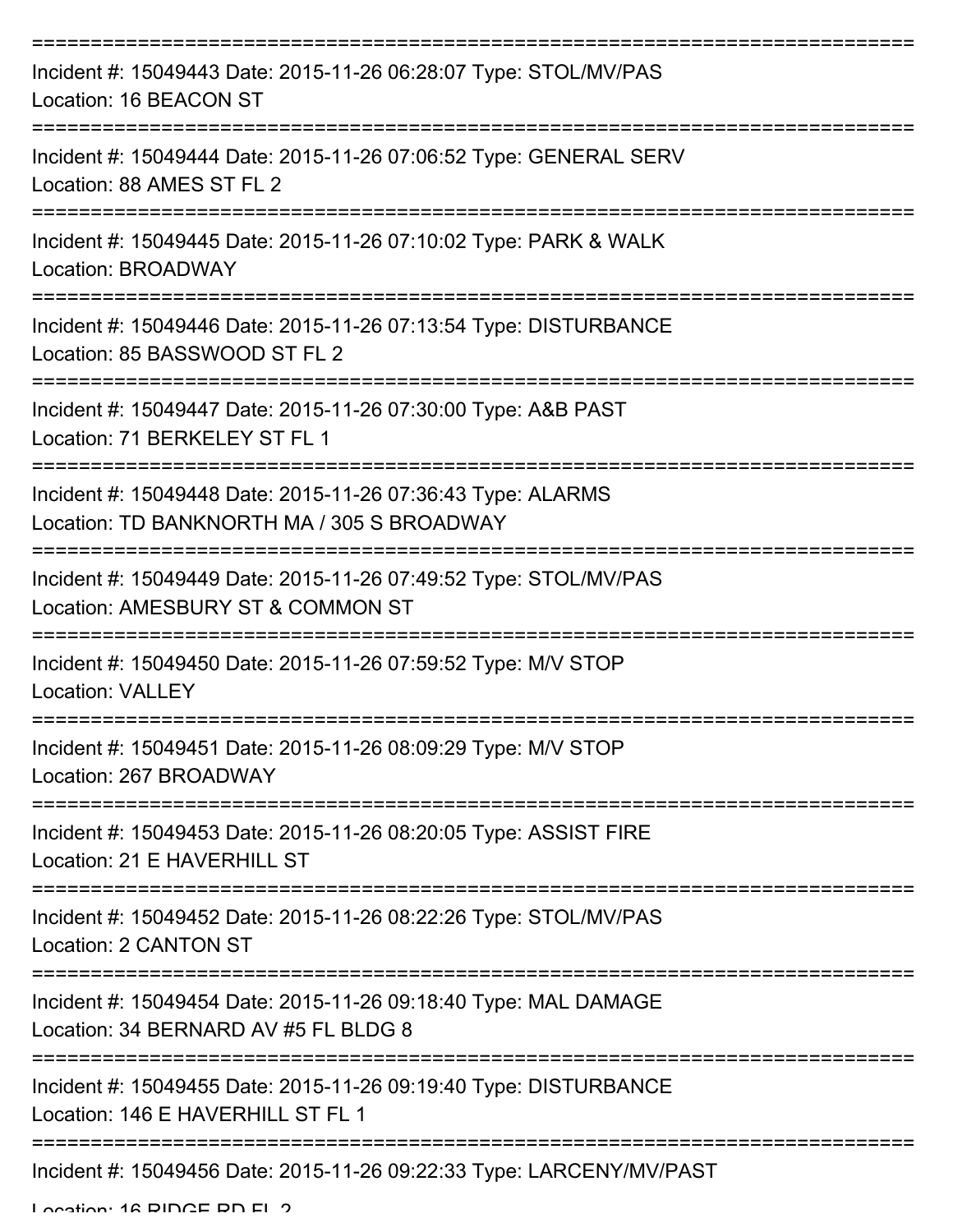| Incident #: 15049457 Date: 2015-11-26 09:25:27 Type: ANIMAL COMPL<br>Location: HAVERHILL ST & LAWRENCE ST                                                                                                                                                                                                                                                                                                                                                                                                                                     |
|-----------------------------------------------------------------------------------------------------------------------------------------------------------------------------------------------------------------------------------------------------------------------------------------------------------------------------------------------------------------------------------------------------------------------------------------------------------------------------------------------------------------------------------------------|
| Incident #: 15049458 Date: 2015-11-26 09:27:26 Type: UNWANTEDGUEST<br>Location: DUNKIN DONUTS / 99 WINTHROP AV                                                                                                                                                                                                                                                                                                                                                                                                                                |
| Incident #: 15049459 Date: 2015-11-26 10:30:28 Type: ALARM/BURG<br>Location: EBLEN STORE / 490 ESSEX ST                                                                                                                                                                                                                                                                                                                                                                                                                                       |
| Incident #: 15049460 Date: 2015-11-26 10:55:44 Type: SUS PERS/MV<br>Location: 65 IRENE ST FL 1ST                                                                                                                                                                                                                                                                                                                                                                                                                                              |
| Incident #: 15049461 Date: 2015-11-26 10:59:16 Type: TOW OF M/V<br>Location: 23 MONTGOMERY ST                                                                                                                                                                                                                                                                                                                                                                                                                                                 |
| Incident #: 15049462 Date: 2015-11-26 11:03:49 Type: RECOV/STOL/MV<br>Location: 4 DEWEY ST                                                                                                                                                                                                                                                                                                                                                                                                                                                    |
| Incident #: 15049463 Date: 2015-11-26 11:19:27 Type: MEDIC SUPPORT<br>Location: 101 GILBERT ST                                                                                                                                                                                                                                                                                                                                                                                                                                                |
| Incident #: 15049464 Date: 2015-11-26 11:25:37 Type: SUS PERS/MV<br>Location: 18 FRANKLIN ST #805                                                                                                                                                                                                                                                                                                                                                                                                                                             |
| :===================<br>Incident #: 15049465 Date: 2015-11-26 11:44:04 Type: INVESTIGATION<br>Location: 27 WILMOT ST                                                                                                                                                                                                                                                                                                                                                                                                                          |
| ==================<br>Incident #: 15049466 Date: 2015-11-26 11:46:46 Type: DOMESTIC/PROG<br>Location: 10 GRAICHEN TER FL 3                                                                                                                                                                                                                                                                                                                                                                                                                    |
| Incident #: 15049467 Date: 2015-11-26 11:58:10 Type: MAL DAMAGE<br>Location: 81 CROSS ST                                                                                                                                                                                                                                                                                                                                                                                                                                                      |
| Incident #: 15049468 Date: 2015-11-26 11:58:27 Type: ALARM/BURG<br>Location: ST JOSEPH'S RECTORY / 241 HAMPSHIRE ST                                                                                                                                                                                                                                                                                                                                                                                                                           |
| Incident #: 15049469 Date: 2015-11-26 12:07:36 Type: LOCKOUT<br>Location: 309 ANDOVER ST                                                                                                                                                                                                                                                                                                                                                                                                                                                      |
| Incident #: 15049470 Date: 2015-11-26 12:28:52 Type: TRESPASSING<br>$\cdot$ $\overline{\phantom{a}}$ $\overline{\phantom{a}}$ $\overline{\phantom{a}}$ $\overline{\phantom{a}}$ $\overline{\phantom{a}}$ $\overline{\phantom{a}}$ $\overline{\phantom{a}}$ $\overline{\phantom{a}}$ $\overline{\phantom{a}}$ $\overline{\phantom{a}}$ $\overline{\phantom{a}}$ $\overline{\phantom{a}}$ $\overline{\phantom{a}}$ $\overline{\phantom{a}}$ $\overline{\phantom{a}}$ $\overline{\phantom{a}}$ $\overline{\phantom{a}}$ $\overline{\phantom{a}}$ |

Location: WALGREENS / 135 BROADWAY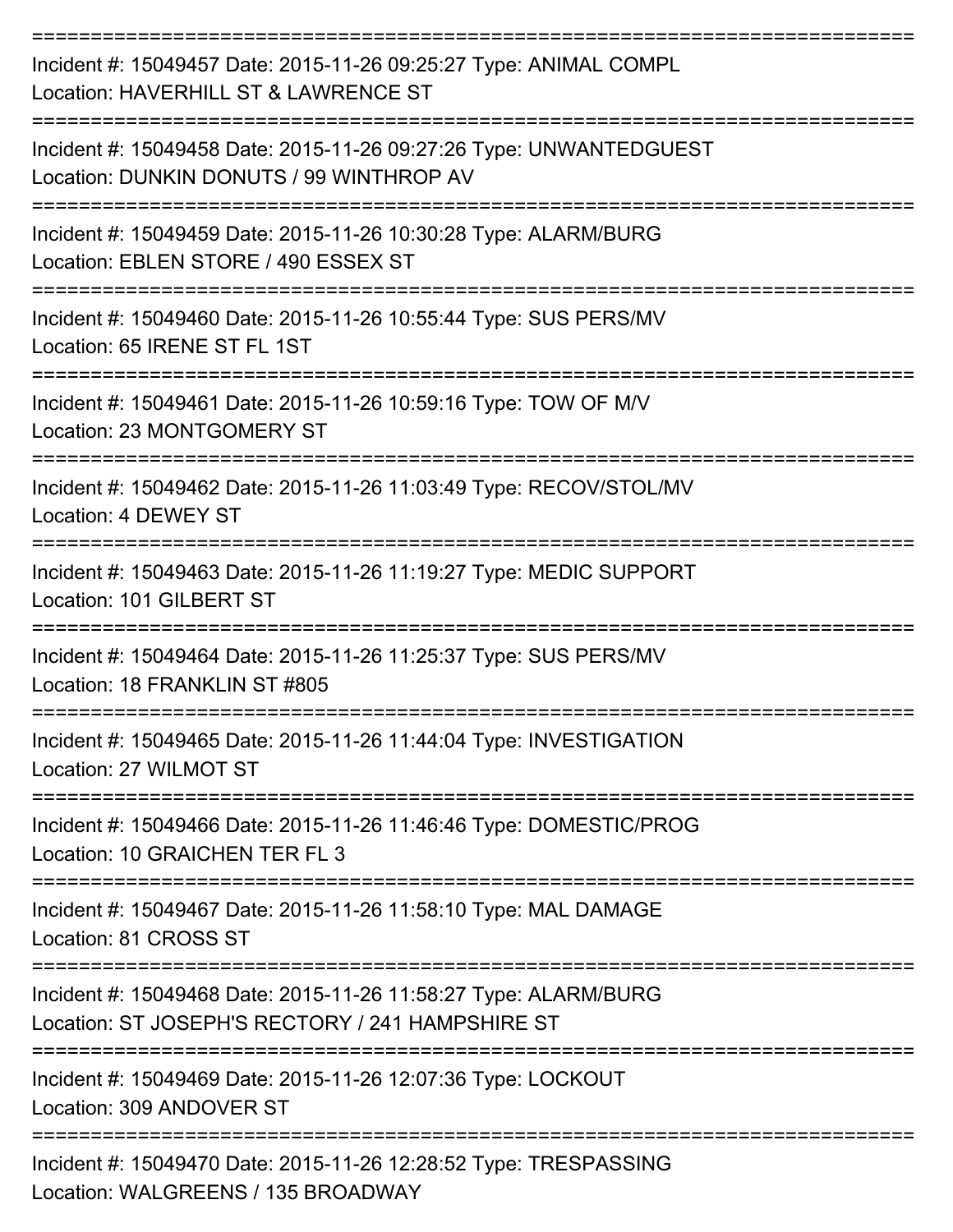| Incident #: 15049471 Date: 2015-11-26 12:35:38 Type: A&B D/W PAST<br>Location: 59 TREMONT ST #306                                          |
|--------------------------------------------------------------------------------------------------------------------------------------------|
| :===================================<br>Incident #: 15049472 Date: 2015-11-26 12:54:43 Type: SUS PERS/MV<br>Location: 16 RIDGE RD          |
| Incident #: 15049473 Date: 2015-11-26 13:16:39 Type: HIT & RUN M/V<br>Location: 139 PARK ST                                                |
| Incident #: 15049474 Date: 2015-11-26 13:43:53 Type: LARCENY/ATTMEPT<br>Location: 603 ANDOVER ST<br>-------------------------------------- |
| Incident #: 15049475 Date: 2015-11-26 14:08:01 Type: ALARM/BURG<br>Location: AUTO ZONE / 380 BROADWAY                                      |
| Incident #: 15049476 Date: 2015-11-26 14:30:30 Type: SUS PERS/MV<br>Location: COOLIDGE ST & PACKARD ST                                     |
| :=====================================<br>Incident #: 15049477 Date: 2015-11-26 14:51:00 Type: HIT & RUN M/V<br>Location: 139 PARK ST      |
| Incident #: 15049478 Date: 2015-11-26 14:53:34 Type: 911 HANG UP<br>Location: 99 FERRY ST FL 3                                             |
| Incident #: 15049479 Date: 2015-11-26 15:19:43 Type: MV/BLOCKING<br>Location: 12 ESSEX AV                                                  |
| Incident #: 15049480 Date: 2015-11-26 15:26:59 Type: NOISE ORD<br>Location: 853 ESSEX ST                                                   |
| Incident #: 15049481 Date: 2015-11-26 15:38:54 Type: RECOV/STOL/MV<br>Location: 416 PARK ST                                                |
| Incident #: 15049482 Date: 2015-11-26 15:40:20 Type: AUTO ACC/PI<br>Location: ALLSTON ST & WOODLAND ST                                     |
| Incident #: 15049483 Date: 2015-11-26 15:43:44 Type: SUS PERS/MV<br>Location: 103 CAMBRIDGE ST                                             |
| Incident #: 15049484 Date: 2015-11-26 15:59:46 Type: AUTO ACC/NO PI<br>Location: HAVERHILL ST & JACKSON ST                                 |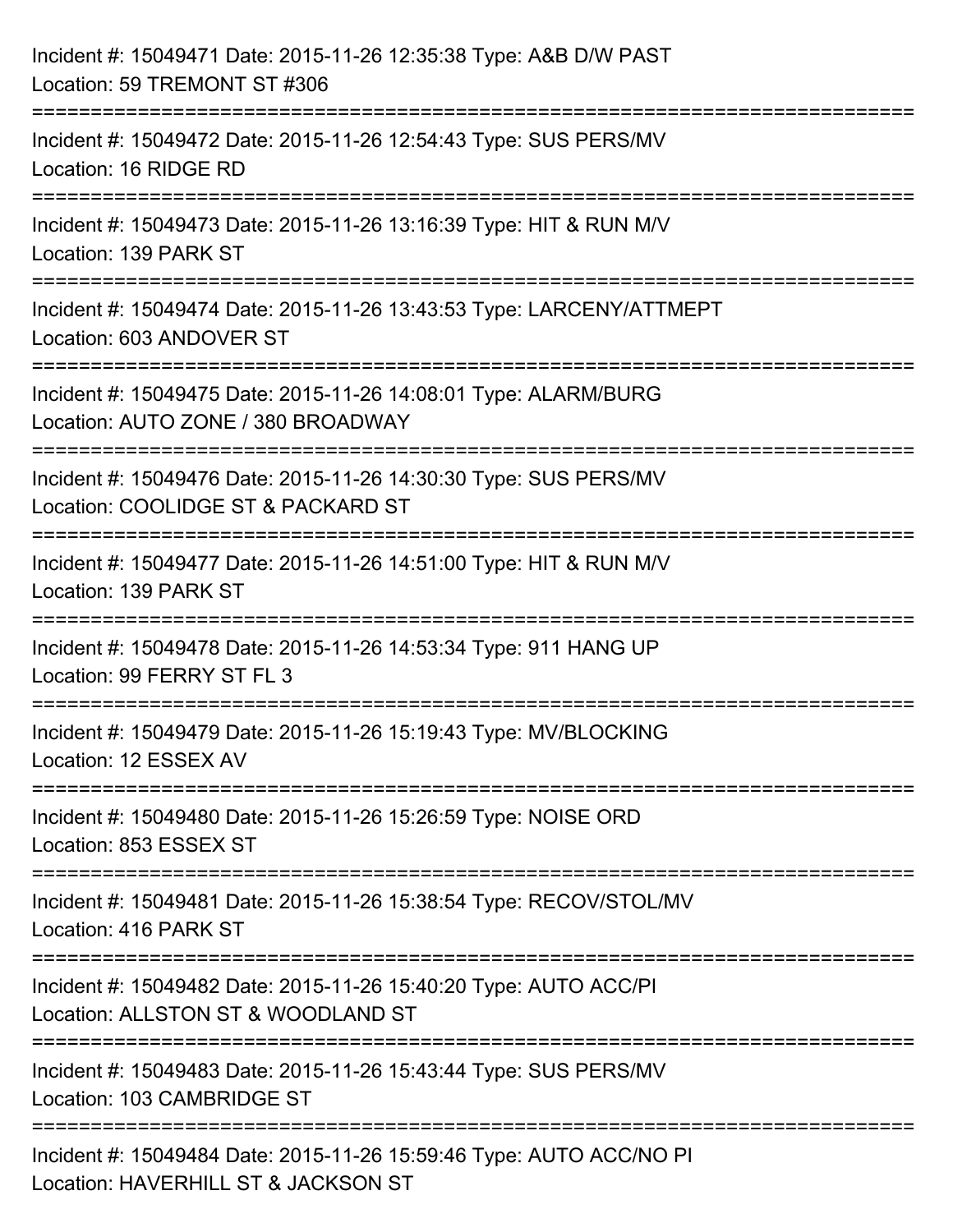| Incident #: 15049485 Date: 2015-11-26 16:21:31 Type: DOMESTIC/PROG<br>Location: 23 HAWLEY ST #9                     |
|---------------------------------------------------------------------------------------------------------------------|
| Incident #: 15049486 Date: 2015-11-26 16:31:00 Type: SEX OFF. PAST<br>Location: 220 S BROADWAY                      |
| Incident #: 15049487 Date: 2015-11-26 16:45:19 Type: TRESPASSING<br>Location: GUILMETTE SCHOOL / 80 BODWELL ST      |
| Incident #: 15049488 Date: 2015-11-26 16:57:08 Type: ALARM/BURG<br>Location: 167 LAWRENCE ST                        |
| Incident #: 15049489 Date: 2015-11-26 16:58:04 Type: MEDIC SUPPORT<br>Location: 1 TREMONT ST                        |
| Incident #: 15049490 Date: 2015-11-26 17:09:45 Type: ALARM/HOLD<br>Location: CARIBE CALLING CENTER / 105 JACKSON ST |
| Incident #: 15049491 Date: 2015-11-26 17:20:04 Type: M/V STOP<br>Location: 47 CROSS ST                              |
| Incident #: 15049492 Date: 2015-11-26 17:32:20 Type: NOISE ORD<br>Location: 853 ESSEX ST                            |
| Incident #: 15049493 Date: 2015-11-26 17:39:17 Type: MAL DAMAGE<br>Location: 3 MORAN CT                             |
| Incident #: 15049494 Date: 2015-11-26 18:09:32 Type: E911 HANGUP<br>Location: 7 HOLT ST FL 2                        |
| Incident #: 15049495 Date: 2015-11-26 18:20:21 Type: SUS PERS/MV<br>Location: WHITMAN ST & WYMAN ST                 |
| Incident #: 15049496 Date: 2015-11-26 18:29:04 Type: FIRE WORKS<br>Location: COOLIDGE ST & SANBORN ST               |
| Incident #: 15049497 Date: 2015-11-26 18:30:10 Type: HIT & RUN M/V<br>Location: S BROADWAY & WEARE ST               |
| Incident #: 15049498 Date: 2015-11-26 18:55:32 Type: NOISE ORD<br>Location: 46 MORTON ST                            |

===========================================================================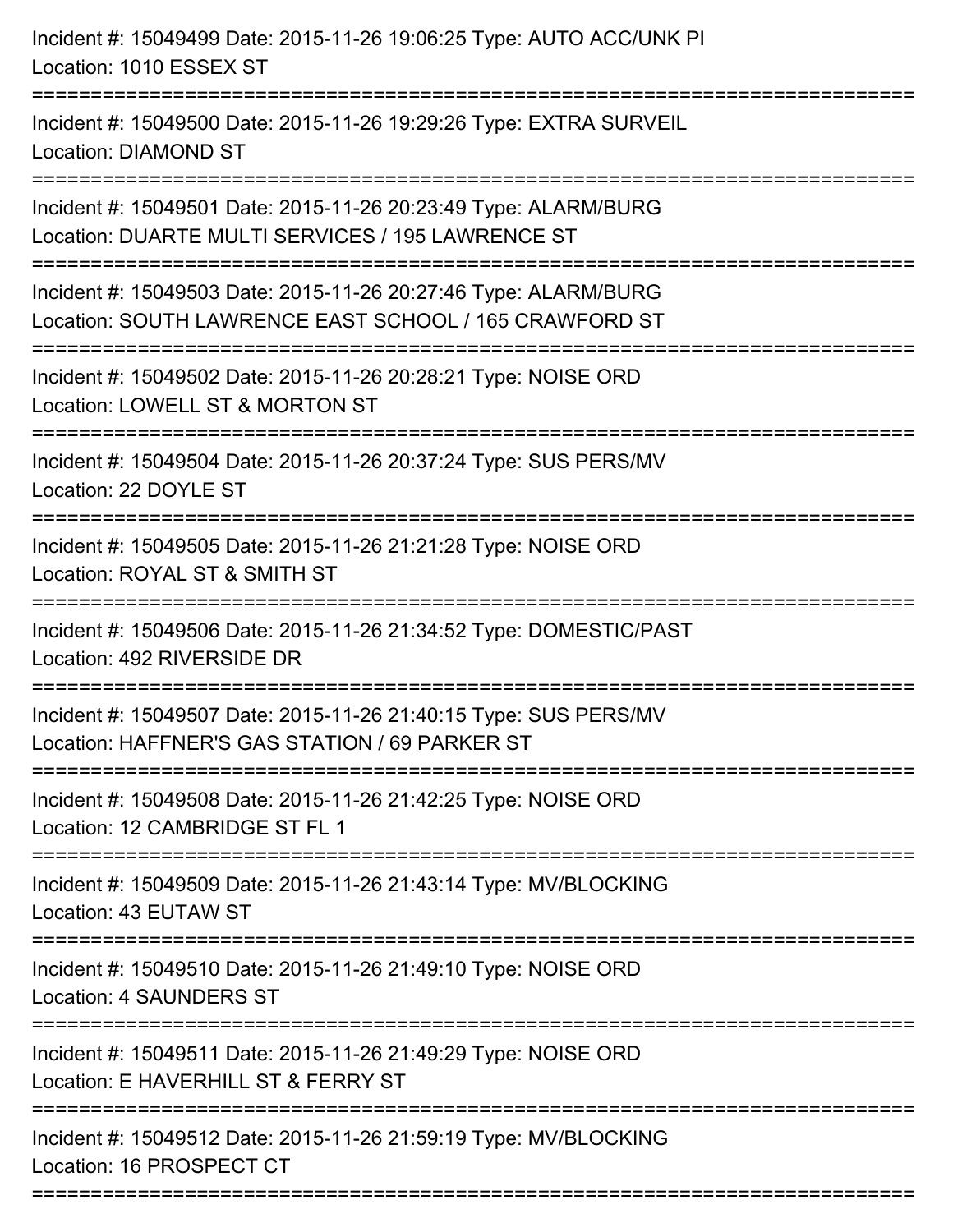Location: 44 IRENE ST #2 FL 2

| Incident #: 15049514 Date: 2015-11-26 22:12:13 Type: NOISE ORD<br>Location: 12 CAMBRIDGE ST                    |
|----------------------------------------------------------------------------------------------------------------|
| Incident #: 15049515 Date: 2015-11-26 22:25:11 Type: ALARM/BURG<br>Location: COMPARE AUTO SALES / 479 BROADWAY |
| Incident #: 15049516 Date: 2015-11-26 22:28:55 Type: AUTO ACC/NO PI<br>Location: 71 MYRTLE ST                  |
| Incident #: 15049517 Date: 2015-11-26 22:30:13 Type: BUILDING FIRE<br>Location: 77 WARREN ST                   |
| Incident #: 15049518 Date: 2015-11-26 22:32:51 Type: SUS PERS/MV<br>Location: 88 BOXFORD ST                    |
| Incident #: 15049519 Date: 2015-11-26 22:38:28 Type: NOISE ORD<br>Location: 257 JACKSON ST                     |
| Incident #: 15049520 Date: 2015-11-26 22:46:09 Type: NOISE ORD<br>Location: 4 BAILEY ST #4-B OR 4-C            |
| Incident #: 15049521 Date: 2015-11-26 22:46:16 Type: MEDIC SUPPORT<br>Location: 815 ESSEX ST FL 3              |
| Incident #: 15049522 Date: 2015-11-26 23:00:53 Type: ALARM/BURG<br>Location: ABBOTT ST & S UNION ST            |
| Incident #: 15049523 Date: 2015-11-26 23:06:17 Type: NOISE ORD<br>Location: 117 DORCHESTER ST #1 FL 1          |
| Incident #: 15049524 Date: 2015-11-26 23:07:40 Type: NOISE ORD<br>Location: BROOKFIELD ST & HAWLEY ST          |
| Incident #: 15049525 Date: 2015-11-26 23:08:31 Type: NOISE ORD<br>Location: 48 SARATOGA ST FL 1                |
| Incident #: 15049526 Date: 2015-11-26 23:14:55 Type: DOMESTIC/PROG<br>Location: 169 LAWRENCE ST #LEFT FL 1     |
|                                                                                                                |